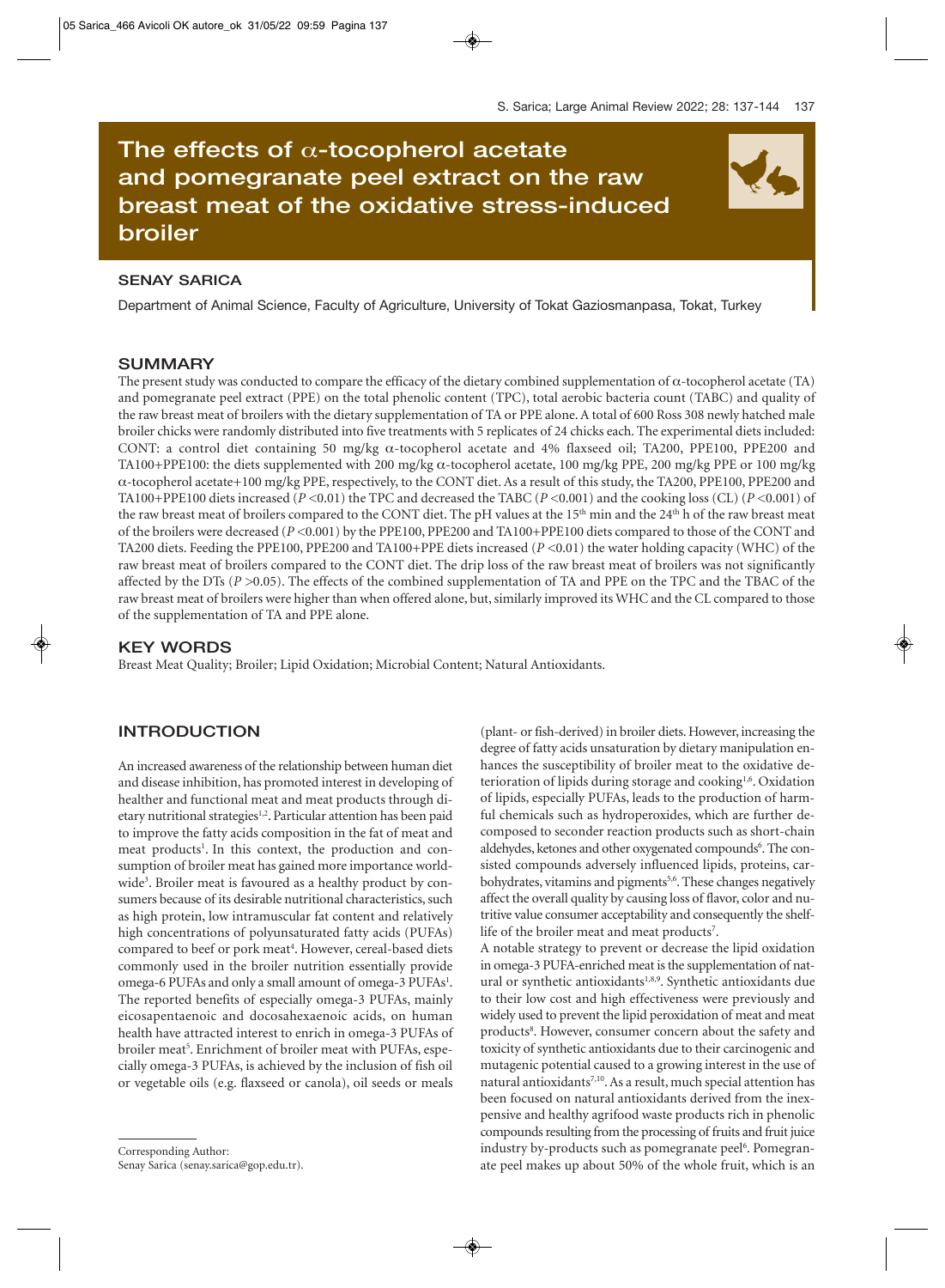important source of several bioactive compounds including hydrolysable tannins, flavonoids, anthocyanins and other phenolic compounds11,12. The ability of the bioactive polyphenolic compounds in the pomegranate peel extract (PPE) to act as a free radical scavenger on the active forms of reactive oxygen species, which has been implicated in the initiation and progressive phases of oxidation, is partly related to their standard one-electron donation breaking the free radical chain reaction or preventing metal ion chelation<sup>13,14,15</sup>. In addition, Kanatt et al.13 reported that PPE was more effective than butylated hydroxy toluene (BHT) in scavenging hydroxyl and superoxide anion radical. Pomegranate peel powder or PPE as a natural antioxidant<sup>16</sup> resulted in low pH value<sup>3,6,17</sup>, low cooking loss<sup>6</sup> and inhibition of discoloration<sup>6,17</sup> of broiler meat.

In the above *in vivo* studies, the effects of the levels of pomegranate peel powder or PPE as an antioxidant source in the oxidative stress-induced broiler were compared with those of  $\alpha$ tocopherol acetate or BHT. However, the objective of the present study was to compare the efficacy of the combined supplementation of α-tocopherol acetate and PPE to diet containing flaxseed oil, which is rich in omega-3 polyunsaturated fatty acids, in the prevention of oxidative stress via their effects on the total phenolic content, the total aerobic bacteria count and the quality of the raw breast meat of broilers.

# **MATERIALS AND METHODS**

#### **Ethics statement**

The present study was reviewed and approved by the Animal Experimentation Ethics Committee (Process no. 2009- HADYEK-007) of Tokat Gaziosmanpasa University.

## **Animals, diets and experimental design**

On the day of hatching, 600 Ross 308 male broilers were acquired from a commercial hatchery (Anadolu Ross, Ankara, Turkey). The broiler chicks were weighed, wing-banded and randomly distributed into five treatments with 5 replicates of 24 chicks each. The inital body weights of the broiler chicks were 39.58 g, 39.54 g, 39.41 g, 39.41 g and 39.47 g for the CONT, TA200, PPE100, PPE200 and TA100+PPE100 groups, respectively.

From hatching until 6 weeks of age, the chicks were kept on floor pens bedded with fresh wood shavings as litter. Temperature was kept at 32ºC for the first week, 28ºC for the second week and 21ºC thereafter. A fluorescent lighting schedule of 23 h light and 1 h dark was used during the experiment with an average light intensity of 20 lux. The diets in mash form and drinking water were provided *ad libitum*.

The feed ingredients were ground through a 1-mm screen in preparation for chemical analysis. Prior to experimental diet formulation, the feed ingredients were analyzed for their crude protein (CP), ether extract (EE), starch and total sugar content according to the methods of the Association of Analytical Chemists<sup>18</sup>. The metabolizable energy (ME) of the feed ingredients was calculated based on the analyzed values of feedstuffs<sup>19</sup>. The diets per treatment were formulated to cover all the fattening period (starter, grower and finisher). The starter diet (23% CP and 3025 Kcal/kg ME) from 0 to 10 d, the grower diet (22% CP and 3150 Kcal/kg ME) from 11 to 28 d and the finisher diet (19% CP and 3200 Kcal/kg ME) from 29 to

42 d were provided for broilers during the experiment. The experimental diets included: CONT: a control diet containing 50 mg/kg  $\alpha$ -tocopherol acetate and 4% flaxseed oil; TA200: the diet supplemented with 200 mg/kg  $\alpha$ -tocopherol acetate to a control diet; PPE100: the diet supplemented with 100 mg/kg PPE to a control diet; PPE200: the diet supplemented with 200 mg/kg PPE to a control diet; TA100+PPE100: the diet supplemented with 100 mg/kg  $α$ -tocopherol acetate+100 mg/kg PPE to a control diet. The  $\alpha$ -tocopherol acetate was supplied by Kartal Chemistry (Izmit, Turkey). The ingredients and the nutrient composition of the control diet were presented in Table 1.

The pomegranate fruits (Hicaz Pomegranate) were supplied by the West Mediterranean Research Institute (Antalya, Turkey). The peels of the pomegranate fruits were immediately removed and freeze-dried, ground to pass through a 2-mm screen, and then stored in a dry and dark place. The modified method of Sarica and Urkmez<sup>20</sup> was applied to obtain the PPE. Ten grams of pomegranate peel powder was extracted over 4 h with 100 ml of 50% (v/v) aqueous ethanol at room temperature using a shaking incubator fixed at 200 rpm. The filtrates were placed in a rotary evaporator to remove ethanol under reduced pressure at 38ºC and 120 rpm. The remaining aqueous solutions were lyophilized at -50ºC and 0.028 mbar, and the crude extracts were kept in vacuum bags at -80ºC until use.

#### **Data and sample collection**

On day 42, the diets were withdrawed 6 hours ago prior to slaughter. After 6 h feed withdrawal, 15 broiler chickens whose BWs were similar to the group average, were selected from each treatment group. A total of 75 broilers were slaughtered by severing the jugular vein to determine the total phenolic content, the total aerobic bacteria count and the quality parameters (pH, water holding capacity, drip loss, cooking loss) of the raw breast meat. After slaughtering, carcasses were trimmed for breast meat by removing skin, bones and connective tissue. Following trimming, breast meat from each chick was separated into two sections and packaged in a vacuum bag and stored in a deep freezer at -80ºC until required for analysis.

Right section of the frozen breast meat was used for analysis of its total phenolic content and total aerobic bacteria count. The breast meats were placed on the plastic plates and covered with polyethylene film and stored in the refrigerator at +4ºC until the 9<sup>th</sup> day to determine their total phenolic contents and total aerobic bacteria counts<sup>21</sup>.

#### **Chemical analysis**

The raw breast meat (3 g) were homogenized in 15 ml of distilled water at 1130 *× g* for 1 min. 10 ml of chloroform was added to the homogenates. The mixture was then shaken strongly 2- 3 times and centrifugated at 2090 *× g* for 15 min. The supernatant was used for the measurement of the total phenolic content of the raw breast meat on days 0<sup>th</sup> and 9<sup>th 22</sup>. Total phenolic content (TPC) of the breast meat was estimated by the Folin–Ciocalteu method<sup>23</sup>. The Folin–Ciocalteu reagent (0.2 ml) and 3 ml sodium carbonate solution (5%) were added to a 0.1 mL aliquot. The reaction mixture was vortexed and incubated for 1 h at 23ºC. After incubation, the absorbance was measured with a spectrophotometer (Perkin Elmer, Waltham, MA, USA) at 765 nm. The quantification of phenolics was based on the standard curve generated with the use of gallic acid and expressed as gallic acid equivalent<sup>22</sup>.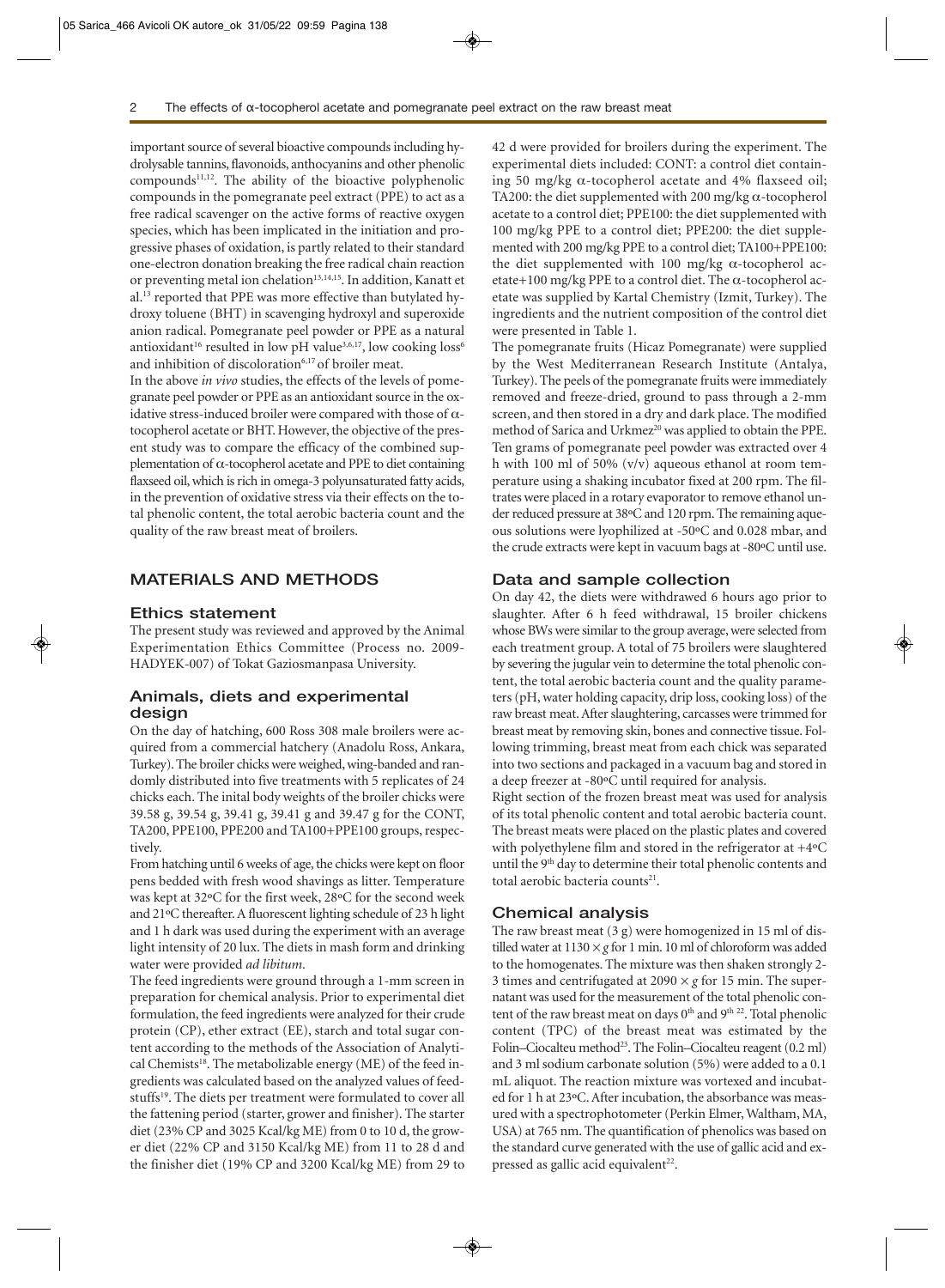| Ingredients                              |                          | Days                     |                          |
|------------------------------------------|--------------------------|--------------------------|--------------------------|
|                                          | $0 - 10$                 | $11 - 28$                | 29-42                    |
| Corn                                     | 498.53                   | 577.59                   | 621.51                   |
| Soybean Meal                             | 361.02                   | 303.95                   | 241.93                   |
| Flaxseed Oil                             | 40.00                    | 40.00                    | 40.00                    |
| <b>Fish Meal</b>                         | 20.00                    | $\overline{\phantom{m}}$ | $\qquad \qquad -$        |
| Corn Gluten Feed                         | 42.79                    | $\overline{\phantom{m}}$ | $\overline{\phantom{m}}$ |
| Corn Gluten Meal                         | $\overline{\phantom{a}}$ | 39.85                    | 59.22                    |
| Dicalcium Phosphate                      | 16.30                    | 18.04                    | 18.37                    |
| Limestone                                | 9.16                     | 9.45                     | 9.64                     |
| Salt                                     | 2.41                     | 3.33                     | 3.34                     |
| Vitamin Premix <sup>1</sup>              | 2.50                     | 2.50                     | 2.50                     |
| Trace Mineral Premix <sup>2</sup>        | 1.00                     | 1.00                     | 1.00                     |
| DL-Methionine                            | 3.85                     | 2.68                     | 1.42                     |
| L-Lysine                                 | 1.67                     | 1.61                     | 1.07                     |
| L-Threonine                              | 0.77                     | $\overline{\phantom{m}}$ | $\overline{\phantom{a}}$ |
| <b>Chemical Composition (Calculated)</b> |                          |                          |                          |
| Dry Matter, %                            | 87.83                    | 87.45                    | 87.26                    |
| Crude Protein, %                         | 23.00                    | 22.00                    | 19.00                    |
| Crude Fiber, %                           | 3.33                     | 2.88                     | 2.68                     |
| Crude Ash, %                             | 5.75                     | 5.38                     | 5.09                     |
| Crude Fat, %                             | 6.35                     | 6.25                     | 6.28                     |
| ME, Kcal/kg                              | 3025                     | 3150                     | 3200                     |
| Ca, %                                    | 1.00                     | 0.90                     | 0.90                     |
| P available, %                           | 0.50                     | 0.45                     | 0.45                     |
| Methionine, %                            | 0.74                     | 0.60                     | 0.47                     |
| Methionine+Cystine, %                    | 1.09                     | 0.94                     | 0.80                     |
| Lysine, %                                | 1.44                     | 1.20                     | 1.00                     |
| Na, %                                    | 0.17                     | 0.16                     | 0.16                     |
| Tryptophan, %                            | 0.26                     | 0.22                     | 0.20                     |
| Arginine, %                              | 1.54                     | 1.33                     | 1.17                     |
| <b>Chemical Composition (Analyzed)</b>   |                          |                          |                          |
| Dry Matter, %                            | 87.78                    | 87.15                    | 87.00                    |
| Crude Protein, %                         | 22.87                    | 21.96                    | 18.83                    |
| Crude Fat, %                             | 6.21                     | 6.19                     | 6.09                     |
| Crude Ash, %                             | 5.60                     | 5.21                     | 4.97                     |
| Crude Fiber, %                           | 3.42                     | 2.91                     | 2.71                     |
| Ca, %                                    | 0.95                     | 0.86                     | 0.84                     |
| P total, %                               | 0.75                     | 0.67                     | 0.61                     |
| ME, Kcal/kg                              | 3022                     | 3143                     | 3195                     |

<sup>1</sup> Vitamin premix/kg diet: 12 000 IU vitamin A; 1 500 IU vitamin D<sub>3</sub>; 50 mg vitamin E; 5 mg vitamin K<sub>3</sub>; 3 mg vitamin B<sub>1</sub>; 6 mg vitamin B<sub>5</sub>; 5 mg vitamin B<sub>6</sub>; 0.03 mg vitamin B<sub>12</sub>; 25 mg niacin; 12 mg Ca-D-pantothenate; 1 mg folic acid; 0.05 mg D-biotin; 2.5 mg apo-carotenoic acid ester; 400 mg choline chloride. <sup>2</sup> Trace Mineral Premix/kg diet: 80 mg Mn; 60 mg Fe; 60 mg Zn; 5 mg Cu; 0.2 mg Co; 1 mg I; 0.15 mg Se.

The total aerobic bacteria count (TABC) of the raw breast meat on days 0<sup>th</sup> and 9<sup>th</sup> was determined according to the methods of Lee et al.24. Media for the enumeration of the total aerobic bacteria were prepared by tryptic soy agar.

For this analysis, breast meat samples (10 g) were homogenized with 90 ml of physiological saline water (0.85% NaCl) using

a homogenizer for 2 min and the homogenate was serially diluted 10-fold with saline solution.

Each diluent  $(100 \mu l)$  was spread in triplicate on each agar plate and the plate was incubated at 37ºC for 24 h. Colony forming units (CFU) per gram were counted and expressed as log cfu/g. Left section of the frozen breast meat was used for analysis of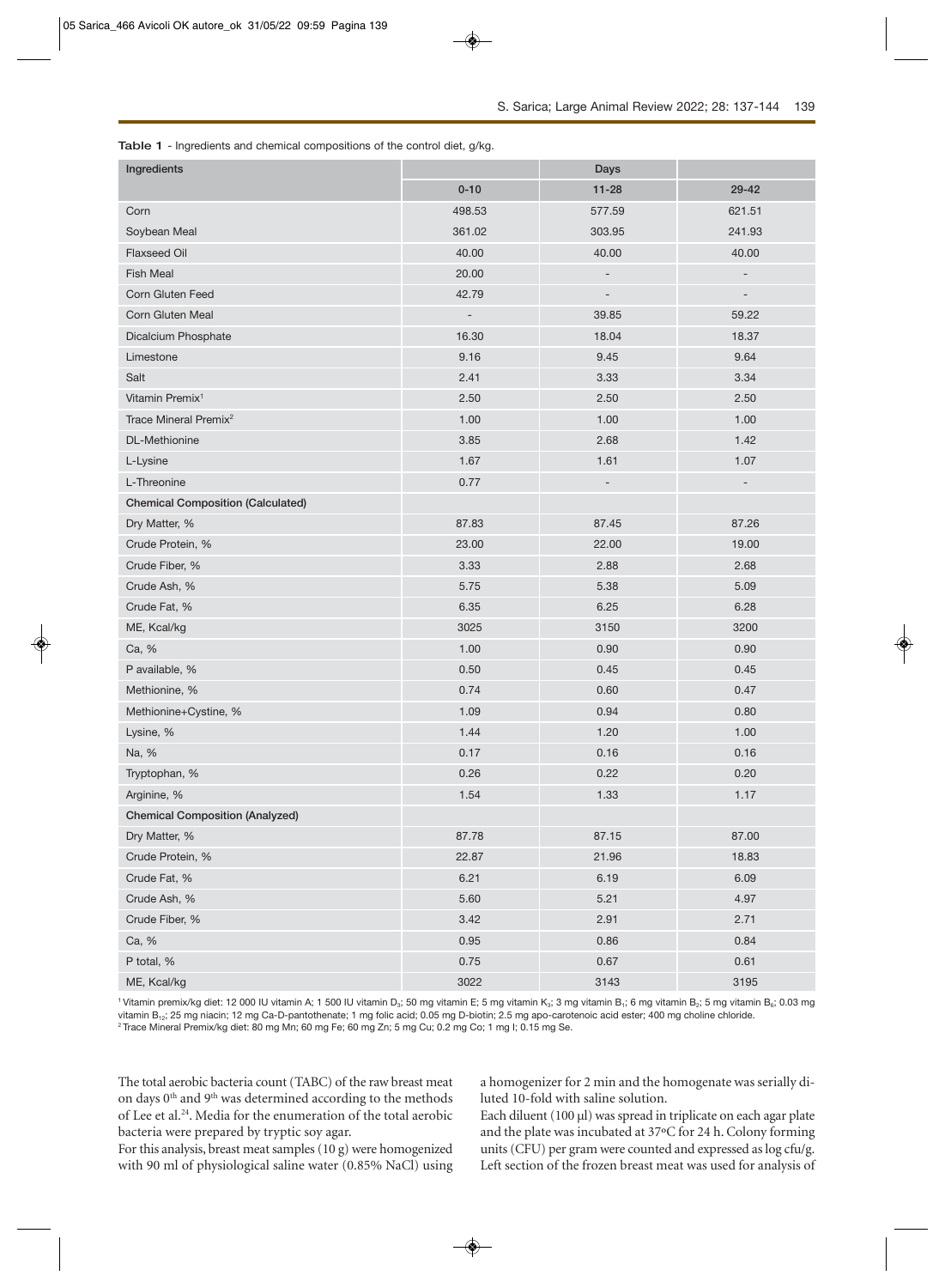the quality parameters (pH, water holding capacity, drip loss, cooking loss) of the breast meat.

The upper one-third from the left section of the raw breast meat was used for pH measurement. The pH values were determined for 15 min post slaughter (initial pH, pHi) and after chilling for 24 h at +4ºC in self-sealed plastic bags, using a protable meat pH meter (Testo 205) equipped with a stainless electrode (pH57- SS) 25.

The water holding capacity (WHC) of the raw breast meat was estimated<sup>26</sup> by centrifuging 1 g of the meat, placed on tissue paper inside a tube for 4 min at 1500 *x g*. The water remaining after centrifugation was quantified by drying the samples at 70ºC overnight. WHC was calculated as: (weight after centrifugationweight after drying)/initial weight x 100.

The drip loss (DL) of each breast meat was measured using the suspension method<sup>27,28</sup>. Each meat sample was trimmed to an approximately equal size (12 cm x 10 cm), weighed, placed in a polyethylene bag and hung at 4ºC for 24 h. The meat sample was removed from the bag, blotted dry and reweighed to determine drip loss. DL was calculated as: (initial weight-final weight)/initial weight x 100.

The raw breast meat was weighed before and after cooking to determine percentage of cooking loss (CL). The meat samples (20-25 g) were put in a plastic bag and then cooked for 40 min in a water bath with constant temperature of 70ºC. After the meat samples were cooled to room temperature (25ºC), removed from the bag and blotted dry. All samples from a given replicate were cooked and chilled as one batch. The cooked breast meat was reweighed to determine the cooking loss<sup>29</sup>. CL was calculated as: (initial weight-final weight)/initial weight x 100.

#### **Statistical analysis**

Univariate General Linear Model using the SPSS (17.0)® statistic package<sup>30</sup> was applied to data related to the TPC and TABC of the raw breast meat with a model including dietary treatments (DTs) and storage days (SDs) and interaction between DTs and SDs. In addition, one-way ANOVA using the SPSS  $(17.0)$ <sup>®</sup> statistic package<sup>30</sup> was applied to evaluate the effect of DTs on data related to the raw breast meat quality of broiler. Significant differences between treatment means were separated using Duncan's multiple range test<sup>31</sup>. All statements of significance were based on *P <* 0.05.

# **RESULTS AND DISCUSSION**

The effects of the DTs and the SDs on the TPC of the raw breast meat of broilers on days 0<sup>th</sup> and 9<sup>th</sup> of refrigerated storage were given in Table 2.

As shown in Table 2, the TPC of the raw breast meat (*P <*0.01) was increased by the TA200, PPE100, PPE200 and TA100+PPE100 diets compared to that of broilers fed the CONT diet. The highest TPC of the raw breast meat was obtained by feeding the TA100+PPE100 diet. The finding related to the total phenolic content of the raw breast meat of broilers is in agreement with the results published by Saleh et al.<sup>32</sup> who reported that the breast meat of the broilers fed diets supplemented with α-tocopherol acetate at 200 mg/kg level and PPE at the levels of 100 and 200 mg/kg had significantly higher levels of the total phenolic contents compared to a control diet.

Likewise, Kishawy et al.<sup>7</sup> stated that the addition of PPE at lev-

**Table 2** - The effects of the DTs and the SDs on the TPC of the raw breast meat of broilers on days  $0<sup>th</sup>$  and  $9<sup>th</sup>$  of refrigerated storage ( $\mu$ g gallic acid equivalent/g fresh weight).

| <b>DTs</b>            | Days           | <b>TPC</b>          |  |
|-----------------------|----------------|---------------------|--|
| <b>CONT</b>           | $\overline{0}$ | 16.115              |  |
|                       | 9              | 8.185               |  |
| <b>TA200</b>          | $\overline{0}$ | 19.095              |  |
|                       | 9              | 9.419               |  |
| <b>PPE100</b>         | $\overline{0}$ | 18.722              |  |
|                       | 9              | 9.644               |  |
| <b>PPE200</b>         | $\overline{0}$ | 19.078              |  |
|                       | 9              | 10.020              |  |
| TA100+PPE100          | $\overline{0}$ | 19.529              |  |
|                       | 9              | 10.925              |  |
| SEM <sup>1</sup>      |                | 6.646               |  |
| <b>SDs</b>            | $\overline{0}$ | 18.508 <sup>a</sup> |  |
|                       | 9              | 9.639 <sup>b</sup>  |  |
| SEM <sup>1</sup>      |                | 5.049               |  |
| <b>DTs</b>            | <b>CONT</b>    | 12.150°             |  |
|                       | <b>TA200</b>   | 14.257 <sup>b</sup> |  |
|                       | <b>PPE100</b>  | 14.183 <sup>b</sup> |  |
|                       | <b>PPE200</b>  | 14.549 <sup>b</sup> |  |
|                       | TA100+PPE100   | 15.227 <sup>a</sup> |  |
| SEM <sup>1</sup>      |                | 7.981               |  |
| $\overline{P}$        |                |                     |  |
| <b>DTs</b>            |                | $**$                |  |
| <b>SDs</b>            |                | $***$               |  |
| DTs x SDs Interaction |                | ns                  |  |

a-c Values in the same column not sharing a common superscript differ significantly. \*\* *P <*0.01, \*\*\**P <*0.001.

1 SEM: Standard Error of the Means; DTs: Dietary Treatments; SDs: Storage Days; TPC: Total Phenolic Content.

CONT: a control diet containing 50 mg/kg α-tocopherol acetate and 4% flaxseed oil; TA200: the diet supplemented with 200 mg/kg  $\alpha$ -tocopherol acetate to a control diet; PPE100: the diet supplemented with 100 mg/kg PPE to a control diet; PPE200: the diet supplemented with 200 mg/kg PPE to a control diet; TA100+PPE100: the diet supplemented with 100 mg/kg  $\alpha$ -tocopherol acetate+100 mg/kg PPE to a control diet.

els of 0.05% or 0.1% to the broiler diets containing linseed oil resulted in a significant increase in the total phenolic content of breast meat. In addition, Sharma and Yadav<sup>2</sup> showed that the dietary supplementation of PPE significantly increased the total phenolic content of chicken meat compared to the control meat. In the present study, the high TPC of the raw breast meat may show that breast meat is fortified with the supplementation of natural antioxidant such as PPE. Moreover, the high levels of the total phenolic compounds in meat can be explained by the protective effect of PPE as a powerful systemic antioxidant against oxidation of the polyphenolic compounds in tissues<sup>32</sup>. In a previous study, it was reported that PPE is a polyphenol natural product<sup>7</sup> and may directly combine with free radicals and lead to their inactivation, which in turn may reduce the intracellular concentration of free radicals such as superoxide, peroxyl and hydroxyl radicals. As a result of this, the polyphenolic compounds in PPE without oxidation are ab-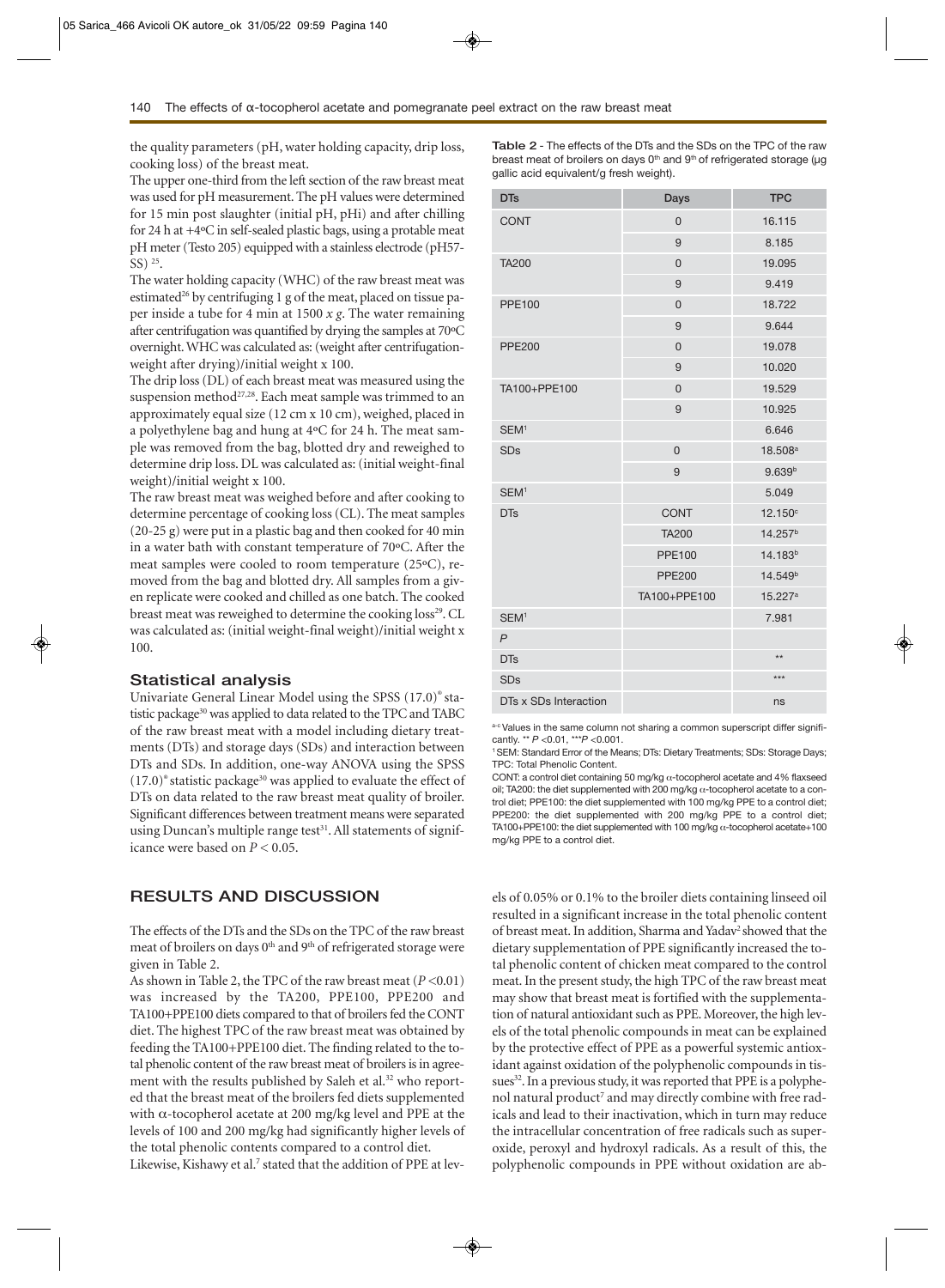**Table 3** - The effects of the DTs and the SDs on the TABC (log CFU/g) of the raw breast meat of broilers on days  $0<sup>th</sup>$  and  $9<sup>th</sup>$  of refrigerated storage.

| <b>DTs</b>            | Days           | <b>TABC</b>                    |  |
|-----------------------|----------------|--------------------------------|--|
| <b>CONT</b>           | $\mathbf 0$    | A3.64 <sup>b</sup>             |  |
|                       | 9              | A5.64a                         |  |
| <b>TA200</b>          | $\overline{0}$ | $C$ 3.15 <sup>b</sup>          |  |
|                       | 9              | D5.23a                         |  |
| <b>PPE100</b>         | $\overline{0}$ | <sup>B</sup> 3.29 <sup>b</sup> |  |
|                       | 9              | <sup>B</sup> 5.41 <sup>a</sup> |  |
| <b>PPE200</b>         | $\mathbf 0$    | <sup>B</sup> 3.26 <sup>b</sup> |  |
|                       | 9              | $C$ 5.35 $a$                   |  |
| TA100+PPE100          | $\overline{0}$ | C3.10 <sup>b</sup>             |  |
|                       | 9              | E5.17 <sup>a</sup>             |  |
| SEM <sup>1</sup>      |                | 0.150                          |  |
| <b>SDs</b>            | $\mathsf 0$    | 3.29 <sup>b</sup>              |  |
|                       | 9              | 5.36 <sup>a</sup>              |  |
| SEM <sup>1</sup>      |                | 0.008                          |  |
| <b>DTs</b>            | <b>CONT</b>    | 4.64 <sup>a</sup>              |  |
|                       | <b>TA200</b>   | 4.19 <sup>d</sup>              |  |
|                       | <b>PPE100</b>  | $4.35^{b}$                     |  |
|                       | <b>PPE200</b>  | 4.31c                          |  |
|                       | TA100+PPE100   | 4.13 <sup>e</sup>              |  |
| SEM <sup>1</sup>      |                | 0.013                          |  |
| $\overline{P}$        |                |                                |  |
| <b>DTs</b>            |                | ***                            |  |
| <b>SDs</b>            |                | $***$                          |  |
| DTs x SDs Interaction |                | $\star$                        |  |

a-e Values in the same column not sharing a common superscript differ significantly. \**P <*0.05, \*\*\**P <*0.001.

a-b Different letters on the right show the interaction between DTs and SDs.

A-E Different letters on the left show the interaction between SDs and DTs. 1 SEM: Standard Error of the Means; DTs: Dietary Treatments; SDs: Storage Days; TABC: Total Aerobic Bacteria Count.

CONT: a control diet containing 50 mg/kg α-tocopherol acetate and 4 % flaxseed oil; TA200: the diet supplemented with 200 mg/kg  $\alpha$ -tocopherol acetate to a control diet; PPE100: the diet supplemented with 100 mg/kg PPE to a control diet; PPE200: the diet supplemented with 200 mg/kg PPE to a control diet; TA100+PPE100: the diet supplemented with 100 mg/kg  $\alpha$ -tocopherol acetate+100 mg/kg PPE to a control diet.

sorbed from the digestive tract and then distributed, retained and remained functional in broiler meat<sup>32</sup>.

The SDs influenced (*P <*0.001) the TPC of the raw breast meat (Table 2). Prolongation of the refrigerated storage period from 0th to 9th days decreased (*P <*0.001) the TPC of the raw breast meat (Table 2).

On the other hand, there was no significant interaction between the DTs and the SDs in terms of the TPC of the raw breast meat (*P >*0.05) (Table 2).

The effects of the DTs and the SDs on the TABC of the raw breast meat of broilers on days 0<sup>th</sup> and 9<sup>th</sup> of refrigerated storage were given in Table 3.

As indicated in Table 3, the TABC of the raw breast meat (*P <*0.001) was reduced by the TA200, PPE100, PPE200 and TA100+PPE100 diets compared to that of broilers fed the CONT

diet. This result concurs with the findings published by Dakheli<sup>33</sup> who reported that the total aerobic bacteria count of poultry carcass was decreased by the treatment with pomegranate pomace extract at the levels of 20, 40 and 60 ml/l compared to the control. The low TABC of the raw breast meat of broilers fed diets containing PPE in the current study might be related to the high phenolic compounds of the breast meat<sup>17</sup>. The mechanism of antibacterial activity of the phenolic compounds in PPE is likely to be due to the disorder in the bacteria cell membrane33. The SDs influenced (*P <*0.001) the TABC of the raw breast meat (Table 2). Prolongation of the refrigerated storage period from 0<sup>th</sup> to 9<sup>th</sup> days increased (*P* <0.001) the TABC of the raw breast meat (Table 3).

There was a significant interaction (*P <*0.05) between the DTs and the SDs in terms of the TABC of the raw breast meat (Table 3). As shown in Table 3, the TABC of the raw breast meat was increased by prolongation of the refrigerated storage period from 0th to 9th days regardless of the DTs (*P <*0.05). Moreover, there was a significant interaction (*P <*0.05) between the SDs and the DTs in terms of the TABC of the raw breast meat (Table 3). The TABC of the raw breast meat on both the 0<sup>th</sup> day and the 9th day of refrigerated storage was decreased by the TA200, PPE100, PPE200 and TA100+PPE100 diets compared to that of broilers fed the CONT diet (*P <*0.05). The lowest TABC of the raw breast meat on both the  $0<sup>th</sup>$  day and the  $9<sup>th</sup>$  day of refrigerated storage was obtained by feeding the TA100+PPE100 diet. This finding is in agreement with the results published by Lee et al.<sup>24</sup> who reported that dietary supplementation of the mixture of gallic and linoleic acid at the levels of 0.5% and 1.0% significantly reduced the total aerobic bacteria count of the meat on the  $7<sup>th</sup>$  day of refrigerated storage compared to that of the control diet. Likewise, Kamboh et al.<sup>34</sup> pointed out that the total aerobic bacteria count of the breast meat on days 0 and 15 of storage was significantly decreased by the dietary supplementation of the mixture of soy genistein and/or hesperidin at the levels of 5, 10 and 20 mg/kg compared to that of the control diet. In the current study, the observed highest efficiency of dietary supplementation of PPE in combination with α-tocopherol acetate in decreasing TABC of the raw breast meat on both the 0<sup>th</sup> day and the 9<sup>th</sup> day of refrigerated storage might be attributed to its higher total phenolic content compared to those of broilers fed the other diets. The lowest TABC of the raw breast meat of broilers fed the TA100+PPE100 diet in the present study may explain the synergistic effect between TA and PPE35. The synergistic interactions between TA and PPE may be explained as follows: 1. Regeneration of  $\alpha$ -TA through the donation of a hydrogen atom by phenolic compounds in PPE to the tocopheroxyl radical, 2. Metal chelation by one antioxidant sparing a chain breaking antioxidant, 3. Protection of  $\alpha$ -TA and PPE by each other against reactive oxygen species<sup>35,36</sup>. The higher phenolic compounds in the breast meat due to the synergistic interactions between TA and PPE interact with pathogen bacterial cell walls, leading to distruption of the cell wall, releasing of cellular contents and leading to cell death. Furthermore, the phenolic compounds also influence protein biosynthesis, change metabolic processes and biofilm formation in bacterial cells and inhibit ATP andd DNA synthesis (suppressing DNA gyrase). This is probably caused by the ability of phenolic compounds to bind proteins associated with the bacteria cell membrane<sup>37</sup>.

The effects of the DTs on the pH values at the 15<sup>th</sup> min and the  $24<sup>th</sup>$  h, water holding capacity (WHC), drip loss (DL) and cook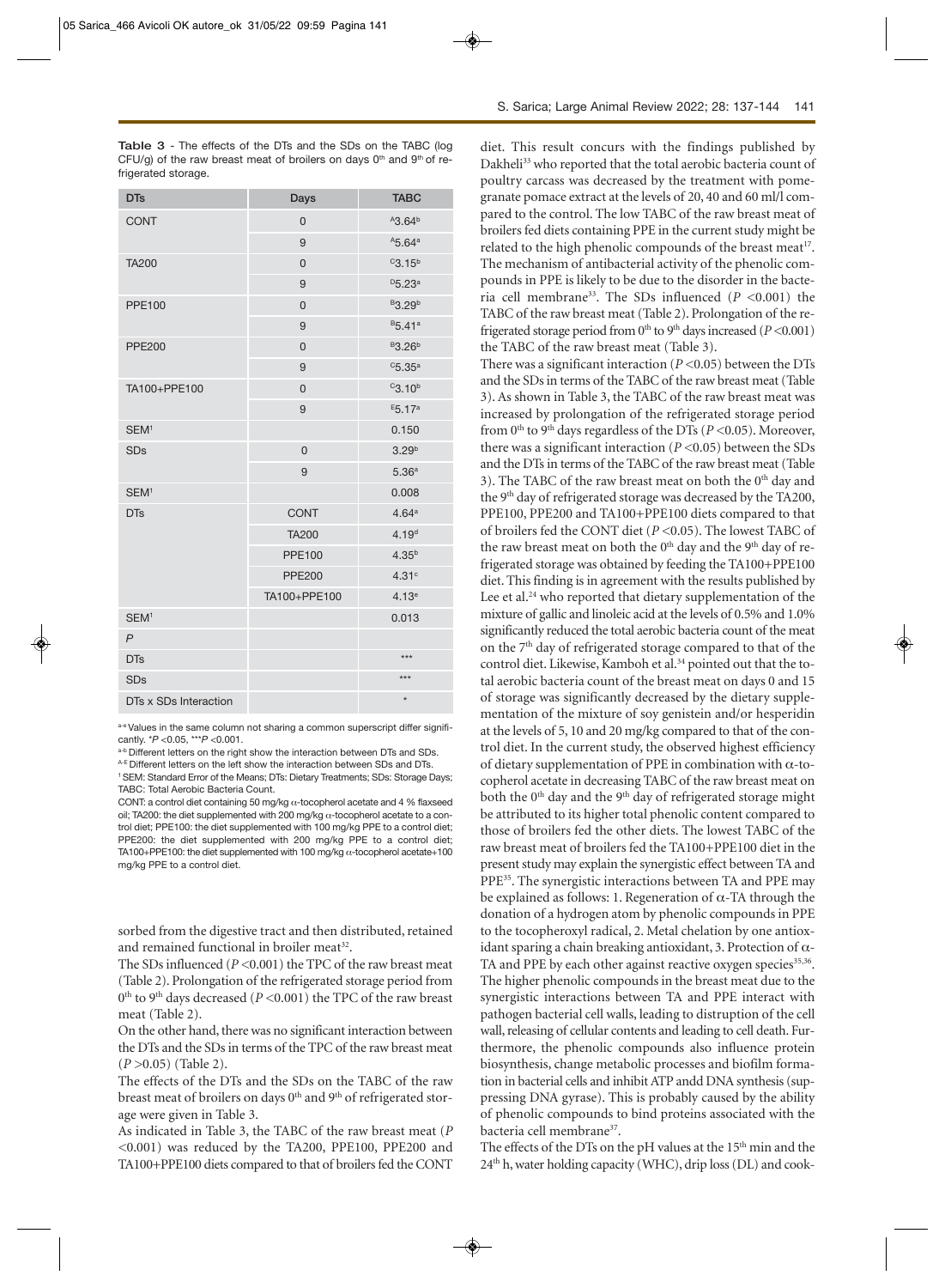Table 4 - The effects of the DTs on the pH values at the 15<sup>th</sup> min and the 24<sup>th</sup> h, WHC, DL and CL of the raw breast meat of broilers of refrigerated storage.

| <b>DTs</b>       | pH                |             | <b>WHC</b>          | <b>DL</b> | <b>CL</b>          |
|------------------|-------------------|-------------|---------------------|-----------|--------------------|
|                  | $15th$ min        | $24th$ hour | (%)                 | (%)       | (%)                |
| <b>CONT</b>      | 6.51a             | 5.97a       | 53.64 <sup>b</sup>  | 2.51      | 16.93a             |
| <b>TA200</b>     | 6.50 <sup>a</sup> | 5.91a       | 54.06 <sup>ab</sup> | 2.44      | 10.32 <sup>b</sup> |
| <b>PPE100</b>    | 6.38 <sup>b</sup> | $5.83^{b}$  | $54.25^{\text{a}}$  | 2.41      | 10.07 <sup>b</sup> |
| <b>PPE200</b>    | 6.31 <sup>b</sup> | $5.84^{b}$  | $54.50^{\rm a}$     | 2.47      | 10.86 <sup>b</sup> |
| TA100+PPE100     | 6.30 <sup>b</sup> | $5.83^{b}$  | 54.87 <sup>a</sup>  | 2.41      | 10.03 <sup>b</sup> |
| SEM <sup>1</sup> | 0.021             | 0.012       | 0.351               | 0.046     | 0.657              |
| P                | $***$             | $***$       | $**$                | ns        | $***$              |

a-b Values in the same column not sharing a common superscript differ significantly. \*\* *P <*0.01, \*\*\* *P <*0.001.

1 SEM: Standard Error of the Means.

DTs: Dietary Treatments.

CONT: a control diet containing 50 mg/kg α-tocopherol acetate and 4 % flaxseed oil; TA200: the diet supplemented with 200 mg/kg α-tocopherol acetate to a control diet; PPE100: the diet supplemented with 100 mg/kg PPE to a control diet; PPE200: the diet supplemented with 200 mg/kg PPE to a control diet; TA100+PPE100: the diet supplemented with 100 mg/kg α-tocopherol acetate+100 mg/kg PPE to a control diet.

WHC: Water Holding Capacity; DL: Drip Loss; CL: Cooking Loss.

ing loss (CL) of the raw breast meat of broilers of refrigerated storage were given in Table 4.

As shown in Table 4, the pH values at the  $15<sup>th</sup>$  min and the  $24<sup>th</sup>$ h of the raw breast meat were decreased (*P <*0.001) by the PPE100, PPE200 and TA100+PPE100 diets compared to those of the CONT and TA200 diets.

This finding is in agreement with the result published by Ahmed et al.<sup>3</sup> who reported that the diets supplemented with three levels (0.5%, 1.0% and 2.0%) of pomegranate by-product significantly decreased the pH of breast meat compared to the control diet. In addition, Chandralekha et al.<sup>38</sup> pointed out that the overall mean pH values of chicken meat balls incorporated with 2.5 and 5.0 percent PPE had significantly lower values than the treatment with BHT at 0.005 and 0.01 percent. Likewise, this result concurs with the findings published by Al-Qazzez et al.<sup>39</sup>. They reported that PPE significantly reduced the pH of minced frozen chicken meat. In contrast, Akuru et al.<sup>6</sup> reported that dietary supplementation of pomegranate peel powder meal at four levels (2, 4, 6 and 8 g/kg) did not influence the pH of the broiler breast meat at the  $15<sup>th</sup>$  min and  $24<sup>th</sup>$  hour compared to the positive control diet with 200 mg  $\alpha$ -tocopherol acetate per kg. Likewise, Sharma and Yadav<sup>2</sup> pointed out that there are no significant differences among the pH values of control and BHT and PPE treated chicken patties on day 0. In the present study, the pH increase of the control breast samples might be due to the accumulation of metabolites such as ammonia etc. by the utilization of amino acids by bacteria, which are released during protein degradation, because the stored glucose has been depleted. Accumulation of ammonia and the products of amino acid decomposition result in an increase in the pH of the breast meat<sup>2,40</sup>. The lower pH value in the raw breast meat of broilers fed the PPE100, PPE200 and TA100+PPE100 diets in the present study may be attributed to the inhibitory effect of the antibacterial bioactive phenolic compounds such as tannins and phenolic acid in PPE on the proliferation and the growth of spoilage microorganisms that metabolize nitrogen compounds<sup>3,6,40</sup>.

As shown in Table 4, the PPE100, PPE200 and TA100+PPE100 diets increased (*P <*0.01) the WHC of the raw breast meat on the 42<sup>th</sup> day compared to that of broilers fed the CONT diet. This result is in agreement with the finding published by Sharifian et al.<sup>41</sup> who reported that the supplementation of PPE linearly (250, 450 and 650 mg/kg) to diet of broilers under heat stress increased the WHC values of the breast meat on day 0 compared to the control diet. In contrast, Sharma and Yadav<sup>2</sup> pointed out that there are no significant differences among the WHC values of control and PPE treated chicken patties. The high WHC values in the raw breast meat of broilers fed the PPE100, PPE200 and TA100+PPE100 diets in the present study may be due to their high total phenolic compounds. As a result of this, the phenolic compounds may be absorbed on the protein surface and interact with protein in reversible and irreversible ways that caused to variation in charge distribution. The alteration of charge distribution due to a polyphenol-protein complex may have lead to the increase of the WHC by the supplementation of PPE<sup>42</sup>.

Table 4 indicated that there are no significant differences among the DTs in terms of the DL of the raw breast meat of broilers  $(P > 0.05)$ .

This result concurs with the finding published by Mazur-Kuśnirek et al.<sup>43</sup> who reported that there are no significant differences among the diets supplemented with a product of polyphenols (200 mg/kg) (PP200), α-tocopherol acetate (200 mg/kg) (TA200) and PP100+TA100 in terms of the drip loss of the breast meat of broilers exposed to high temperature. However, the same authors also reported that the PP200, TA200 and PP100+TA100 diets significantly decreased the drip loss of the breast meat of broilers under heat stress compared to the negative and positive control diets.

As shown in Table 4, the TA200, PPE100, PPE200 and TA100+PPE100 diets decreased (*P <*0.001) the CL of the raw breast meat of broilers compared to the CONT diet. Likewise, Al-Qazzez et al.<sup>39</sup> reported that the PPE supplementation significantly decreased the cooking loss of minced frozen chicken meat. It may be attributed to the increase of the WHC of PPE that enhanced the ability of meat to retain and reduced the cooking loss during cooking<sup>44</sup>. Contrary to results of the present study, Sharma and Yadav<sup>2</sup> pointed out there are no significant differences among the cooking losses of the control and BHT and PPE treated chicken patties.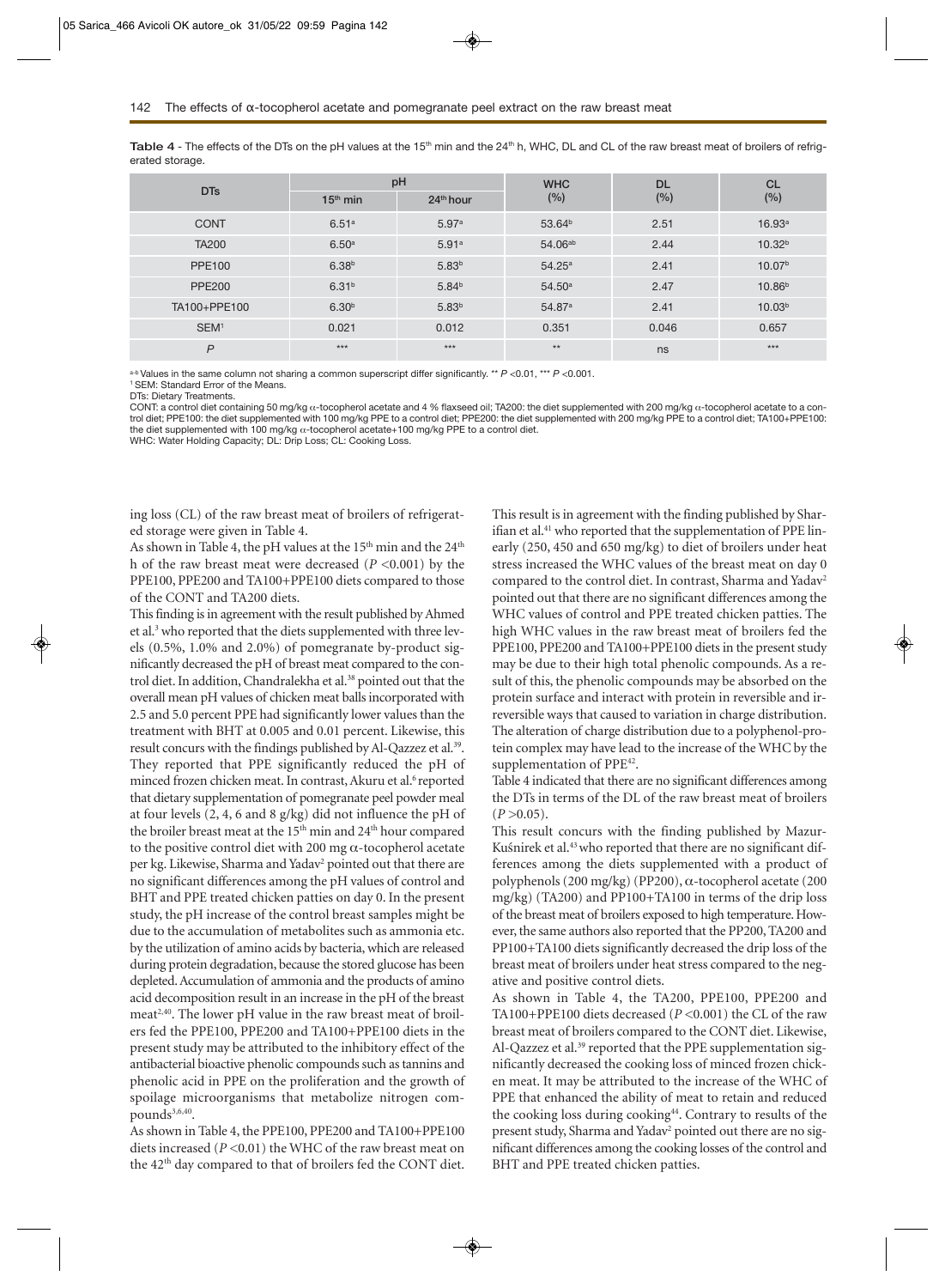## **CONCLUSIONS**

In conclusion, the effects of the combined supplementation of TA and PPE on the total phenolic contents and the total aerobic bacteria count of the raw breast meat of broilers were higher than when offered alone, revealing a synergistic action. However, the dietary supplementation of TA and PPE in combination similarly improved the water holding capacity and the cooking loss of the raw breast meat of broiler chickens compared to those of the supplementation of TA and PPE alone.

# **ACKNOWLEDGEMENTS**

I am grateful for the support by the Scientific and Technological Research Council (Republic of Turkey; 110O948).

# **AUTHOR'S CONTRIBUTION**

SS conducted the research and the analyses, collected the data, statistically analyzed the collected data and described them in the manuscript and provided insights for interpretation of results and wrote the manuscript. The author read and approved the final manuscript.

# **CONFLICT OF INTEREST STATEMENT**

The author declare that she has no conflicts of interest.

1. Meineri G., Longato E., Peiretti P.G. (2018). Effects of diets containing linseed oil or lard and supplemented with pumpkin seeds on oxidative status, blood serum metabolites, growth performance and meat quali-

**References** 

- ty of naked neck chickens. Can J Anim Sci, 98(4): 607-611. 2. Sharma P., Yadav S. (2020). Effect of incorporation of pomegranate peel and bagasse powder and their extracts on quality characteristics of chicken meat patties. Food Sci Anim Res, 40(3): 388-400.
- 3. Ahmed S.T., Islam Md. M., Rubayet Bostami A.B.M., Mun H.S., Kim Y.J., Yang C.J. (2015). Meat composition, fatty acid profile and oxidative stability of meat from broilers supplemented with pomegranate (*Punica granatum* L.) by products. Food Chem, 188(9): 481-488.
- 4. Moyo S., Jaja I.F., Mopipi K., Hugo A., Masika P., Muchenje V. (2021). Effect of dietary graded levels of Imbrasia belina on the chemical composition and fatty acid profile of meat from broiler chickens. Int J Trop Insect Sci, 41(3): 2083-2091.
- 5. Simitzis P.E., Symeon G.K., Charismiadou M.A., Ayoutanti A.G., Deligeorgis S.G. (2011). The effects of dietary hesperidin supplementation on broiler performance and chicken meat characteristics. Can J Anim Sci, 91(2): 275-282.
- 6. Akuru E.A., Oyeagu C.E., Mpendulo T., Rautenbach F., Oguntibeju O.O. (2020). Effect of pomegranate (*Punica granatum L*.) peel powder meal dietary supplementation on antioxidant status and quality of breast meat in broilers. Heliyon, 6(12): 1-12.
- 7. Kishawy A.T.Y., Amer S.A., Abd El-Hack M.E., Saadeldin I.M., Swelum A.A. (2019). The impact of dietary linseed oil and pomegranate peel extract on broiler growth, carcass traits, serum lipid profile and meat fatty acid, phenol and flavonoid contents. Asian-Australas J Anim Sci, 32(8): 1161-1171.
- 8. Gümüş E., Küçükersan S., Bayraktaroğlu A.G., Sel T. (2021). The effect of dietary supplementation of natural antioxidants and coated calcium butyrate on carcass traits, serum biochemical parameters, lipid peroxidation in meat and intestinal histomorphology in broilers. Ankara Uni Vet Fac J, 68 (3): 237-244.
- 9. Xiang Q., Li M., Wen J., Ren F., Yang Z., Jiang X., Chen Y. (2022). The bioactivity and applications of pomegranate peel extract: A review. J Food Biochem, 46(2): 1-24.
- 10. Mitterer-Daltoé M., Bordim J., Lise C., Breda L., Casagrande M., Lima V. (2021). Consumer awareness of food antioxidants. Synthetic vs. Nat Food Sci Technol Campinas, 41(Suppl. 1): 208-212.
- 11. Gullón P., Astray G., Gullón B., Tomasevic I., Lorenzo J.M. (2020). Pomegranate peel as suitable source of high-added value bioactives: tailored functionalized meat products. Molec, 25(12): 1-18.
- 12. Khorrami P., Gholami-Ahangaran M., Moghtadaei-Khorasgani E. (2022). The efficacy of pomegranate peel extract on *Eimeria* shedding and growth indices in experimental coccidiosis in broiler. Vet Med Sci, 8: 635-641.
- 13. Kanatt S.R., Chander R., Sharma A. (2010). Antioxidant and antimicrobial activity of pomegranate peel extract improves the shelf-life of chicken products. Int J Food Sci Technol, 45(2): 216-222.
- 14. Sumathy R., Sankaranarayanan S., Bama P., Ramachandran J., Viyayalakshmi M., Deecaraman M. (2013). Antioxidant and antihemolytic activity of flavanoid extract from fruit peel of punica granatum. Asian J Pharma Clin Res, 6(2): 208-211.
- 15. Akuru E.A., Mpendulo C.T., Oyeagu C.E., Nantapo C.W.T. (2021). Pomegranate (*Punica granatum L*.) peel powder meal supplementation in broilers: effect on growth performance, digestibility, carcase and organ weights, serum and some meat antioxidant enzyme biomarkers. Italian J Anim Sci, 20(1): 119-131.
- 16. Ghimire A., Paudel N., Poudel R. (2022). Effect of pomegranate peel extract on the storage stability of ground buffalo (*Bubalus bubalis*) meat. LWT-Food Sci Technol, 154(112690): 1-9.
- 17. Baset S.A., Ashour E.A., El-Hack M.E.A., El-Mekkawy M.M. (2020). Effect of different levels of pomegranate peel powder and probiotic supplementation on growth, carcass traits, blood serum metabolites, antioxidant status and meat quality of broilers. Anim Biotech. https://doi.org/10.1018/10495398.2020.1825965.
- 18. AOAC. (2007). Association of Official Analytical Chemists. 18 th. Edition, Washington, DC.
- 19. WPSA. (1989). European table of energy values for poultry feedstuffs (3rd ed.). WPSA Subcommittee, Beekbergen. The Netherlands.
- 20. Sarica S., Urkmez D. (2016). The use of grape seed-, olive leaf- and pomegranate peel-extracts as alternative natural antimicrobial feed additives in broiler diets. Europ Poult Sci, 80: 1-13.
- 21. Botsoglou N.A., Christaki E., Florou-Paneri P., Giannenas I., Papageorgiou G., Spais A.B. (2004). The effect of a mixture of herbal essential oils or α-tocopheryl acetate on performance parameters and oxidation of body lipid in broilers. South Afr J Anim Sci, 34(1): 52-61.
- 22. Jung S., Choe J.H., Kim B., Yun H., Kruk Z.A., Jo C. (2010). Effect of dietary mixture of gallic acid and linoleic acid on antioxidative potential and quality of breast meat from broilers. Meat Sci, 86(2): 520-526.
- 23. Subramanian K.N., Padmanaban G., Sarma S. (1965). Folin-ciocalteu reagent for the estimation of siderochromes. Anal Biochem, 12 (1): 106-112.
- 24. Lee K.H., Jung S., Kim H.J., Kim II S., Lee J.H., Jo C. (2012). Effect of dietary supplementation of the combination of gallic and linoleic acid in thigh meat of broilers. Asian Aust J Anim Sci, 25(11): 1641-1648.
- 25. Lu Q.P., Wen J., Zhang H.F. (2007). Effect of chronic heat exposure on fat deposition and meat quality in two genetic types of chicken. Poult Sci, 86(6): 1059-1064.
- 26. Castellini C., Mugnai C., Dal Bosco A. (2002). Effect of organic production system on broiler carcass and meat quality. Meat Sci, 60(3): 219-225.
- 27. Bond J.J., Warner R.D. (2007). Ion distribution and protein proteolysis affect water holding capacity of Longissimus thoracis et lumborum in meat of lamb subjected to antemortem exercise. Meat Sci, 75(3): 406-414.
- 28. Chiang W., Booren A., Strasburg G. (2008). The effect of heat stress on thyroid hormone response and meat quality in turkeys of two genetic lines. Meat Sci, 80(3): 615-622.
- 29. Mitchaothai J., Yuangklang C., Wittayakun S., Vasupen K., Wongsutthavas S., Srenaul P., Hovenier R., Everts H., Beynen A.C. (2006). Effect of dietary fat type on meat quality and fatty acid composition of various tissues in growing finishing swine. Meat Sci, 105: 1067-1075.
- 30. SPSSWIN. (2007). SPSS for windows 6.1.4. SPSSWIN, Istanbul, Turkey.
- 31. Duncan D.B. (1955). Multiple Range Test and Multiple F Tests. Biometrics, 11: 1-42.
- 32. Saleh H., Golian A., Kermanshahi H., Mirakzehi M.T. (2017). Effects of dietary α-tocopherol acetate, pomegranate peel, and pomegranate peel extract on phenolic content, fatty acid composition and meat quality of broiler chickens. J Appl Anim Res, 45(1): 629-636.
- 33. Dakheli M.J. (2020). Effects of grape and pomegranate waste extracts on poultry carcasses microbial, chemical and sensory attributes in slaughterhouse. Food Sci Nutr, 8(25): 5622-5630.